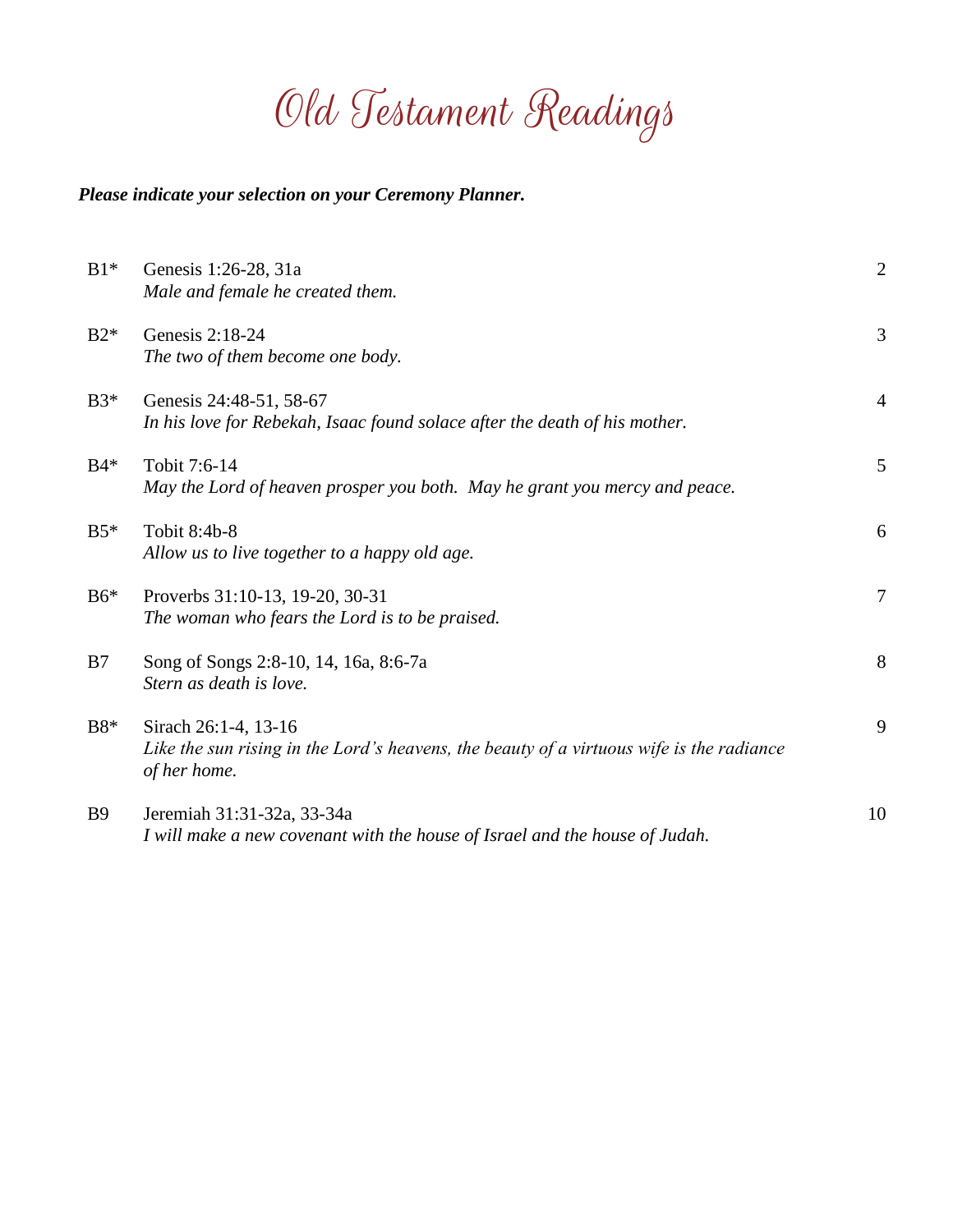## **B1\* Genesis 1:26-28, 31a**

*Male and female he created them.*

A reading from the Book of Genesis:

Then God said: "Let us make man in our image, after our likeness. Let them have dominion over the fish of the sea, the birds of the air, and the cattle, and over all the wild animals and all the creatures that crawl on the ground." God created man in his image; in the image of God he created him; male and female he created them. God blessed them, saying: "Be fertile and multiply; fill the earth and subdue it. Have dominion over the fish of the sea, the birds of the air, and all the living things that move on the earth." God looked at everything he had made, and he found it very good.

The word of the Lord.

## **Commentary**

The Bible's first book, Genesis, contains not one, but two episodes of creation. They offer differing details, and each contains unique riches. In this offering from the first chapter, human life is the crowning jewel of all cosmic things, made on the sixth day after the earth, sky, water, plants, and animals. Male and female are created at the same time and bear God's Triune image (v. 26, "Let us make man..."). Made in the image of the creating God, men and women are to participate with God to bring about more life (vs. 28 "be fertile and multiply"). Yet this gift of giving life is intertwined with the gift of prudent stewardship. In this first creation story, God creates out of chaos by ordering it properly. Spouses are called to do the same. Filling the earth with life comes with the responsibility to subdue it (vs. 28), or discipline, calm, and cultivate it. This applies foremost though not exclusively to children, and then towards all life on earth. Peace in societies today begins with spouses participating in God's desire of ordered harmony among all living things.

This text is used every year to begin the Easter Vigil. It is an elaborate nighttime feast celebrating powerful change and new spiritual life for those who are initiated into the Church. At a wedding, this reading signals the new realities and spiritual life that flow from marriage. New life, seen and unseen, will abound for married couples who view their relationship as a mirror of God's ongoing act of creation.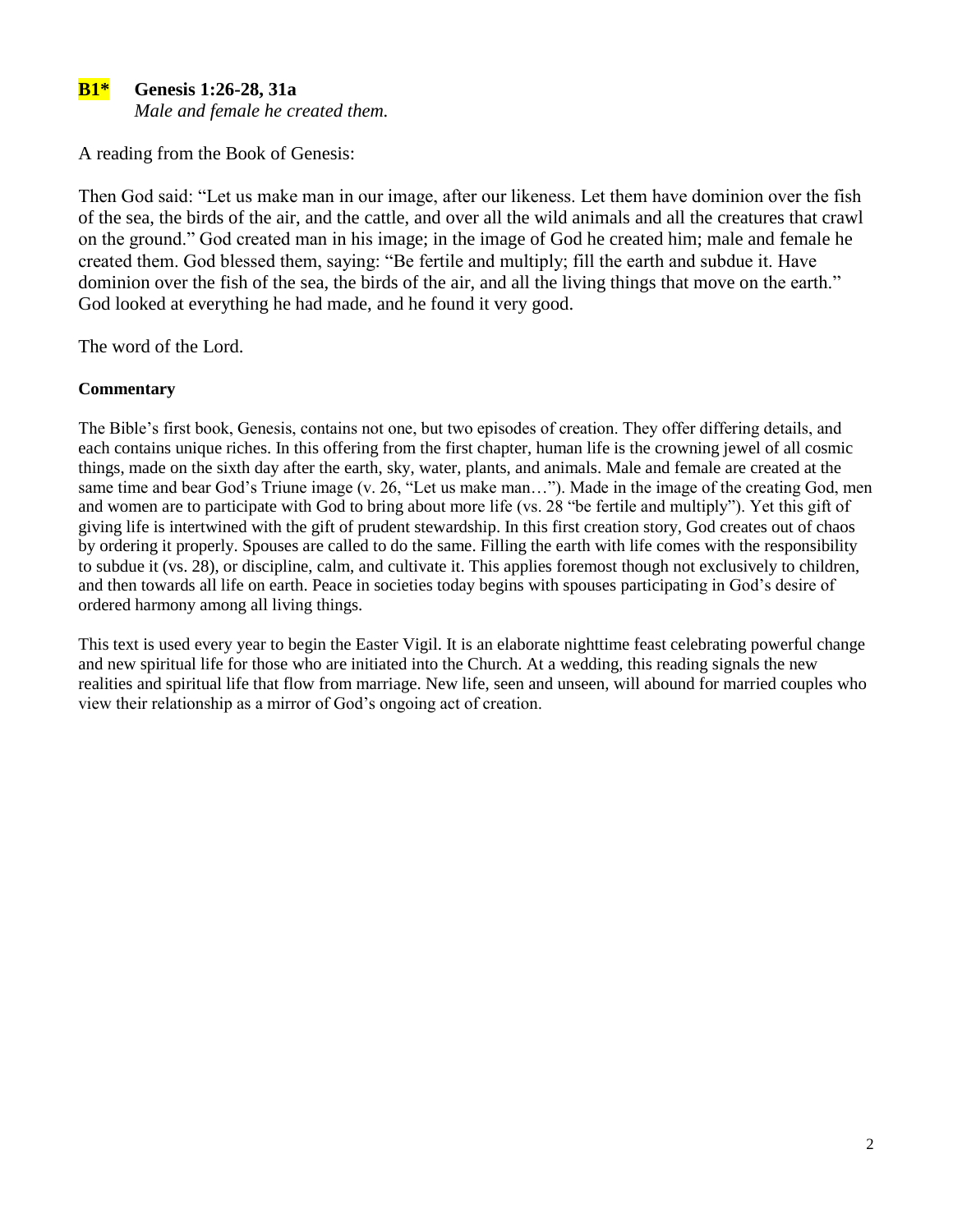## **B2\* Genesis 2:18-24**

*The two of them become one body.*

A reading from the Book of Genesis:

The Lord God said: "It is not good for the man to be alone. I will make a suitable partner for him." So the Lord God formed out of the ground various wild animals and various birds of the air, and he brought them to the man to see what he would call them; whatever the man called each of them would be its name. The man gave names to all the cattle, all the birds of the air, and all wild animals; but none proved to be the suitable partner for the man. So the Lord God cast a deep sleep on the man, and while he was asleep, he took out one of his ribs and closed up its place with flesh. The Lord God then built up into a woman the rib that he had taken from the man. When he brought her to the man, the man said: "This one, at last, is bone of my bones and flesh of my flesh; This one shall be called 'woman,' for out of 'her man' this one has been taken." That is why a man leaves his father and mother and clings to his wife, and the two of them become one body.

The word of the Lord.

## **Commentary**

This second version of creation is vastly different from the first. God creates man first, and then the birds, wild animals, and other life forms – the very opposite from the previous account. Yet even with an abundance of natural life surrounding the man, something fundamental is lacking. This passage highlights the importance of human relationships, and the need for a strong society – one that begins with men and women in committed, mutually loving relationships.

As Catholics we do not look to the Bible's creation story for biological truths. Physicians attest that men and women have equal pairs of ribs. (In an ancient language, one word meant both "rib" and "life.") From the 'man' comes 'wo-man.' This passage leads one to ponder a deeper, spiritual truth. Between men and women there is an intimate connectedness, radical unity and kinship, as well as sexual attraction. When the two come together, especially in the sacredness of marriage, their connection is so life-giving, that all other relationships are secondary – even the link to parents who initially provided life. This passage is a biblical meditation on the more contemporary phrase that one's spouse is "my soul mate."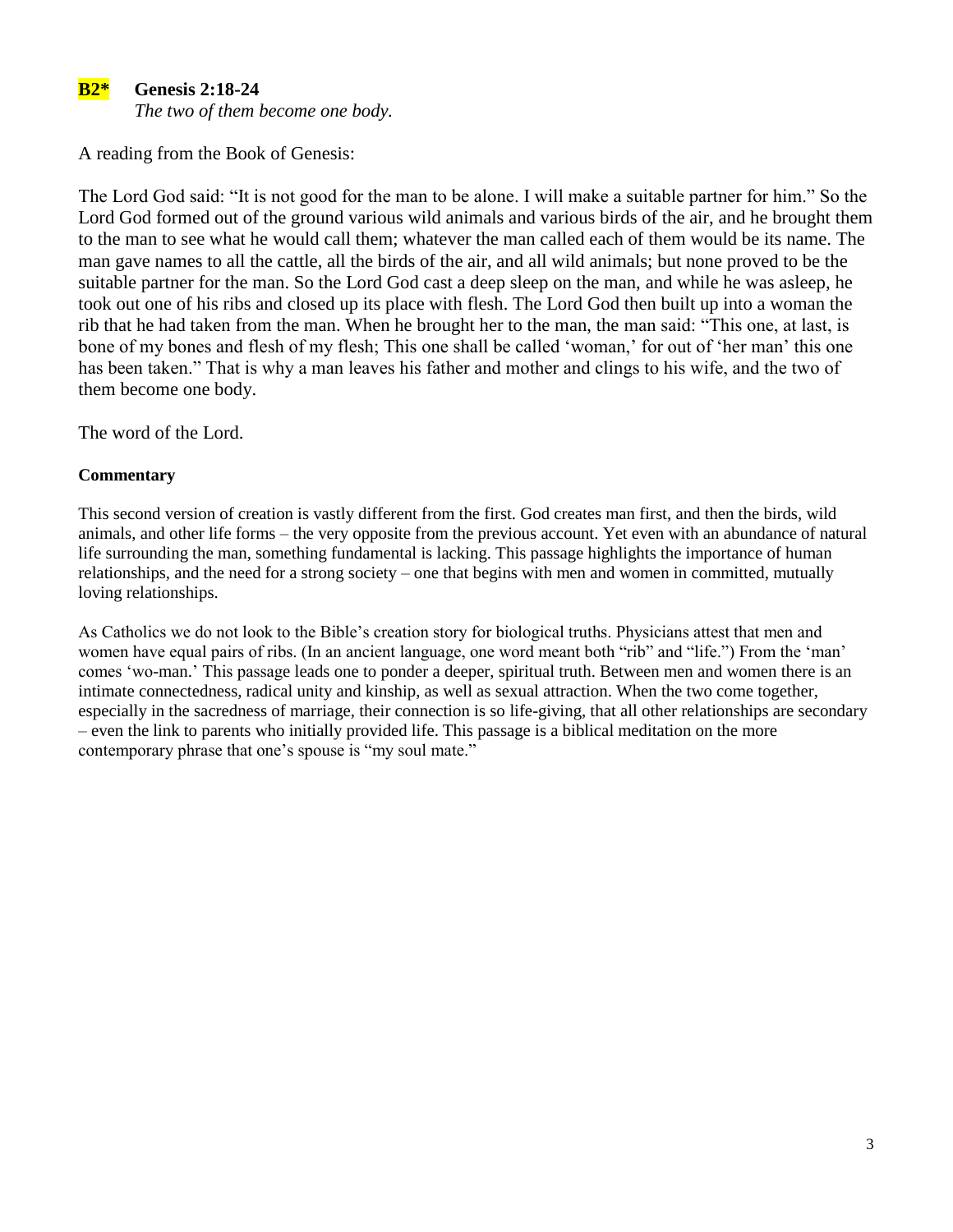## **B3\* Genesis 24:48-51, 58-67**

*In his love for Rebekah, Isaac found solace after the death of his mother.*

A reading from the Book of Genesis:

The servant of Abraham said to Laban: "I bowed down in worship to the Lord, blessing the Lord, the God of my master Abraham, who had led me on the right road to obtain the daughter of my master's kinsman for his son. If, therefore, you have in mind to show true loyalty to my master, let me know; but if not, let me know that, too. I can then proceed accordingly." Laban and his household said in reply: "This thing comes from the Lord; we can say nothing to you either for or against it. Here is Rebekah, ready for you; take her with you, that she may become the wife of your master's son, as the Lord has said." So they called Rebekah and asked her, "Do you wish to go with this man?" She answered, "I do." At this they allowed their sister Rebekah and her nurse to take leave, along with Abraham's servant and his men. Invoking a blessing on Rebekah, they said: "Sister, may you grow into thousands of myriads; And may your descendants gain possession of the gates of their enemies!" Then Rebekah and her maids started out; they mounted their camels and followed the man. so the servant took Rebekah and went on his way. Meanwhile Isaac had gone from Beer-lahai-roi and was living in the region of the Negeb. One day toward evening he went out . . . in the field, and as he looked around, he noticed that camels were approaching. Rebekah, too, was looking about, and when she saw him, she alighted from her camel and asked the servant, "Who is the man out there, walking through the fields toward us?" "That is my master," replied the servant. Then she covered herself with her veil. The servant recounted to Isaac all the things he had done. Then Isaac took Rebekah into his tent; he married her, and thus she became his wife. In his love for her Isaac found solace after the death of his mother Sarah.

The word of the Lord.

#### **Commentary**

This text is but a piece of a larger story riddled with challenged relationships, unlikely children, and unforeseen circumstances. Key to the story is Abraham's total faith that God will provide and guide. Abraham had left his homeland. Landing in Canaan at a very old age, his barren wife Sarah remarkably gives birth to their son, Isaac. When Sarah dies, Abraham looks to give Isaac a wife.

This snippet from that story appears to be a pre-arranged marriage, but a second consideration of the text reveals a marriage made by God. Abraham's main intent is not to pick his son's wife. Instead, he seeks the fulfillment of a promise made by God to give Abraham descendants as numerous as the stars in the sky. This reading from Genesis' 24th chapter begins with verse 48. Previously in the chapter Abraham exhorted his servant Laban to pray to the Lord God, who had blessed him in all things (vs. 1). Prayer helps to verify that this process is done with God. Laban prays to be guided to the right young woman. Rebekah's consent in the matter (vs. 58) verifies that she is participating in God's will, not some coercive act. Isaac's newfound comfort further confirms all this is God's handiwork. Isaac does not merely accept her. He took her into his tent. He loved her, and they married.

The Catholic Rite of Marriage steers clear of any hint of arranged marriages. Like this passage from Genesis, the bride and groom first declare their own freedom and consent to marry before exchanging vows. Parents are not questioned. The rite does not envision anyone "giving the bride away." In the eyes of the Church, both bride and groom are free individuals who have discerned their love is from God. For this reason, the Church directs that the entrance begin with the priest at the doors of the church greeting the bride and the groom, showing that the Church shares in their joy.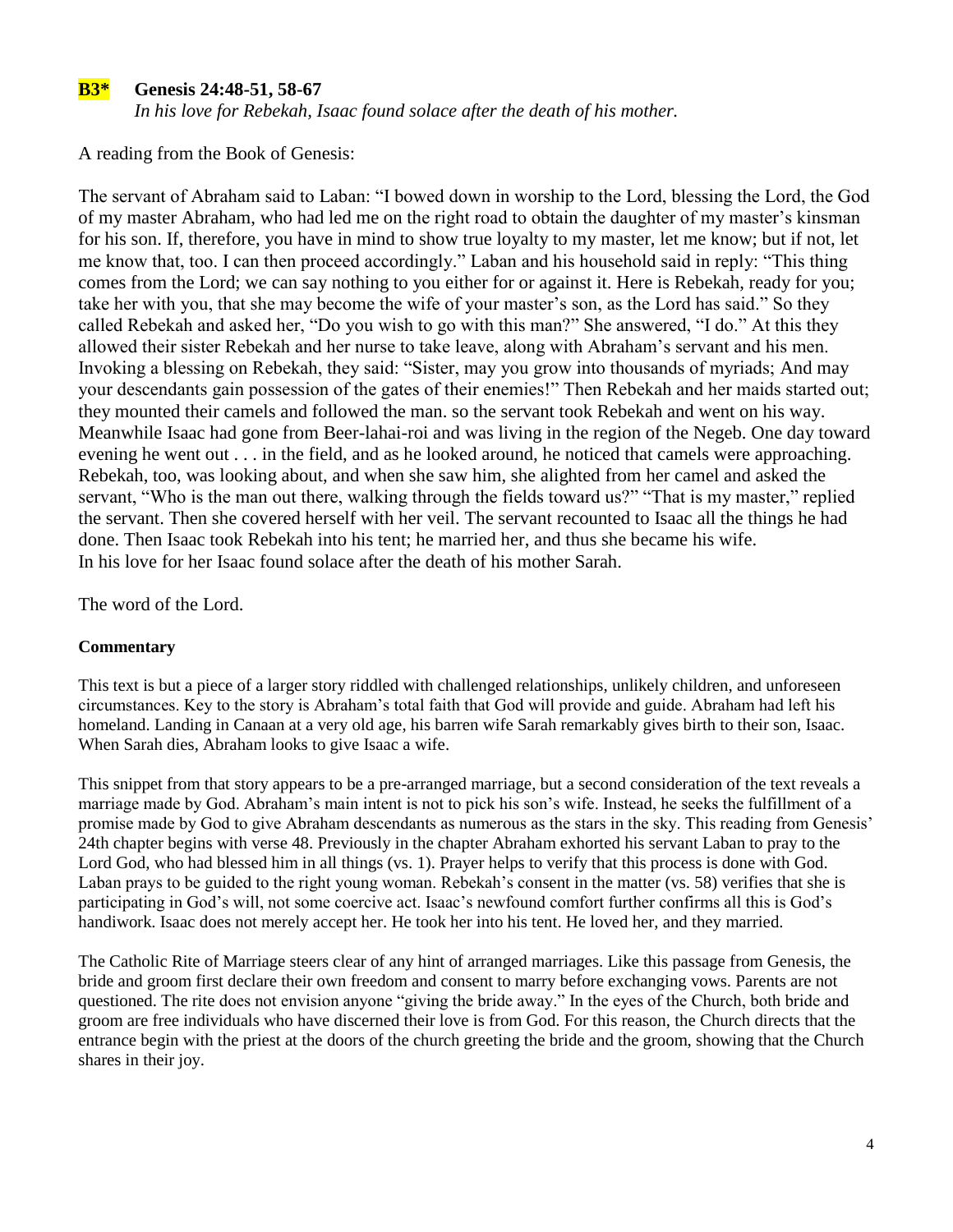## **B4\* Tobit 7:6-14**

*May to Lord of heaven prosper you both. May he grant you mercy and peace.*

A reading from the Book of Tobit:

Raphael and Tobiah entered the house of Raguel and greeted him. Raguel sprang up and kissed Tobiah, shedding tears of joy. But when he heard that Tobit had lost his eyesight, he was grieved and wept aloud. He said to Tobiah: "My child, God bless you! You are the son of a noble and good father. But what a terrible misfortune that such a righteous and charitable man should be afflicted with blindness!" He continued to weep in the arms of his kinsman Tobiah. His wife Edna also wept for Tobit; and even their daughter Sarah began to weep. Afterward, Raguel slaughtered a ram from the flock and gave them a cordial reception. When they had bathed and reclined to eat, Tobiah said to Raphael, "Brother Azariah, ask Raguel to let me marry my kinswoman Sarah." Raguel overheard the words; so he said to the boy: "Eat and drink and be merry tonight, for no man is more entitled to marry my daughter Sarah than you, brother. Besides, not even I have the right to give her to anyone but you, because you are my closest relative. But I will explain the situation to you very frankly. I have given her in marriage to seven men, all of whom were kinsmen of ours, and all died on the very night they approached her. But now, son, eat and drink. I am sure the Lord will look after you both." Tobiah answered, "I will eat or drink nothing until you set aside what belongs to me." Raguel said to him: "I will do it. She is yours according to the decree of the Book of Moses. Your marriage to her has been decided in heaven! Take your kinswoman from now on you are her love, and she is your beloved. She is yours today and ever after.

And tonight, son, may the Lord of heaven prosper you both. May he grant you mercy and peace." Then Raguel called his daughter Sarah, and she came to him. He took her by the hand and gave her to Tobiah with the words: "Take her according to the law. According to the decree written in the Book of Moses she is your wife. Take her and bring her back safely to your father. And may the God of heaven grant both of you peace and prosperity." He then called her mother and told her to bring a scroll, So that he might draw up a marriage contract stating that he gave Sarah to Tobiah as his wife according to the decree of the Mosaic law. Her mother brought the scroll, and he drew up the contract, to which they affixed their seal. Afterward they began to eat and drink.

The word of the Lord.

### **Commentary**

There are some fantastically incredible stories in the Scriptures. This one ought to be toward the top. Though fiction, the book of Tobit portrays the ordinary life of an Israelite family. It offers stories of life, death, food, family, and God. A main theme is the nature of human suffering. Some suffering comes from demonic forces. Other suffering can be initiated by God as a corrective measure so the selfish and righteous see God's justice.

Tobit is blind. Perhaps this is a metaphor for him to trust in the wife that God's angel (Raphael / Azariah) will choose for his son Tobiah. Sarah suffers from having lost seven husbands after consummating her marriage to each. If past events are any indication, then Sarah's new husband will be dead. Such does not happen. Like the previous scripture option from Genesis 24, their happy marriage and newfound life is a biblical way of revealing that marriage is a participation in God's divine plan. The imposed suffering on the two did in fact lead them more closely to God's will.

This passage does not fit the conventional storyline for marriage most couples imagine. Yet it has a unique inner beauty and inspiration. Look closely. The passage contains heartfelt prayers: "I am sure the Lord will look after you both" (vs. 11); "Your marriage to her has been decided in heaven" (vs. 11); "And may the God of heaven grant both of you peace and prosperity" (vs. 12). The couple overcame major obstacles. Couples in today's society face great difficulties as well, and many bring their own suffering. Passages from this text appear in the final blessing for marriage. Couples may find this passage helps them to trust in God's divine providence regardless of hardships they face.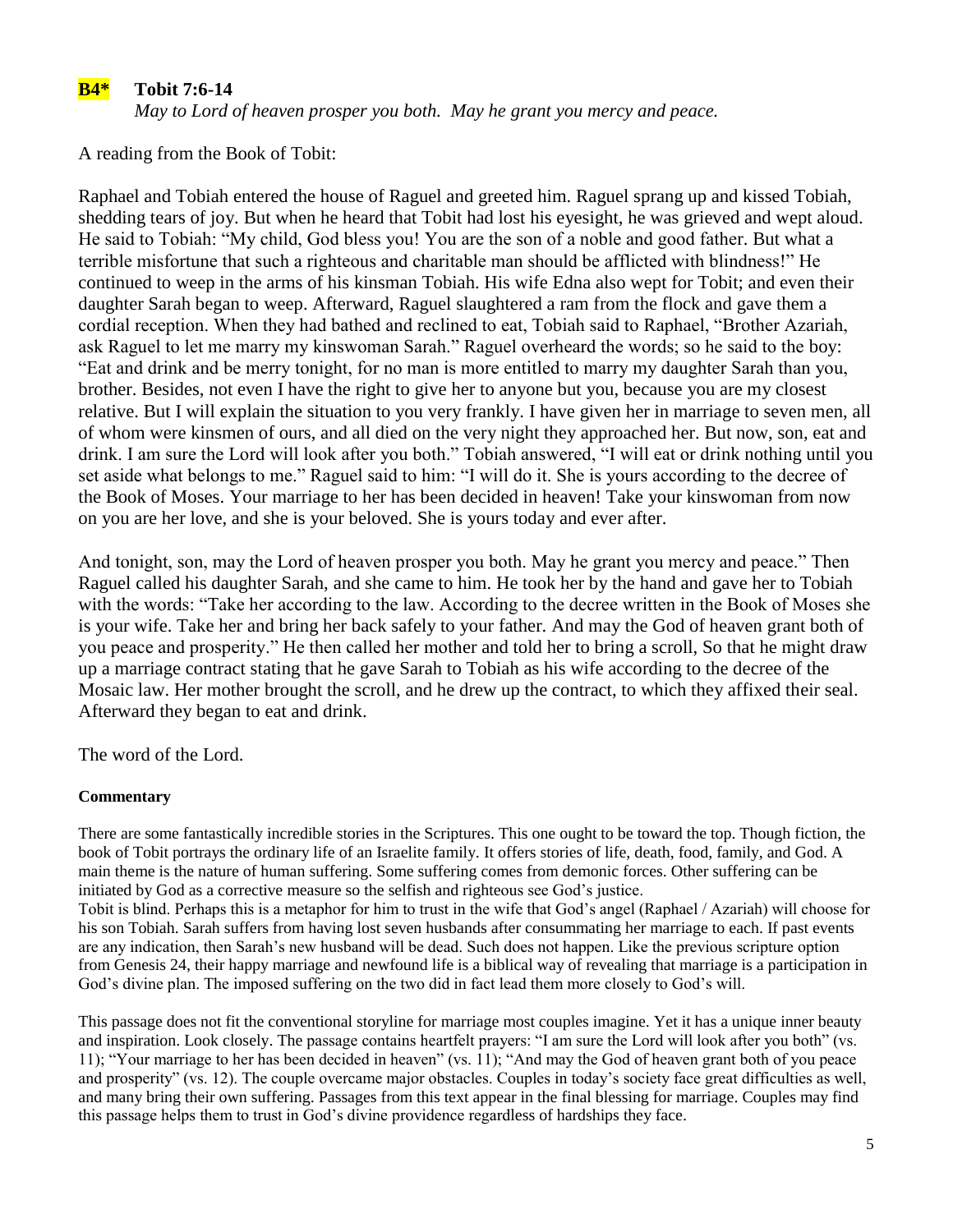## **B5\* Tobit 8:4b-8**

*Allow us to live together to a happy old age.*

A reading from the Book of Tobit:

On their wedding night Tobiah arose from bed and said to his wife, "Sister, get up. Let us pray and beg our Lord to have mercy on us and to grant us deliverance." Sarah got up, and they started to pray and beg that deliverance might be theirs. They began with these words: "Blessed are you, O God of our fathers; praised be your name forever and ever. Let the heavens and all your creation praise you forever. You made Adam and you gave him his wife Eve to be his help and support; and from these two the human race descended. You said, 'It is not good for the man to be alone; let us make him a partner like himself.' Now, Lord, you know that I take this wife of mine not because of lust, but for a noble purpose. Call down your mercy on me and on her, and allow us to live together to a happy old age." They said together, "Amen, amen."

The word of the Lord.

## **Commentary**

From their marriage bed, Tobiah rises and tells his bride to get up to join him in prayer to God. Given her history – seven previous husbands dying after making love to Sarah – Tobiah's request is more than understandable. It's nearly a necessity! What follows is a tender prayer that any married couple would hope to speak. He blesses the God of his ancestors and praises the God of creation who fashioned Adam and Eve. Just as Eve was a perfect complement to Adam, Tobiah sees Sarah as an equally fitting partner. He tells God that he has taken his wife not for sexual pleasure but for true virtue. He begs God for mercy upon them both and that they may reach old age together. Sarah adds her voice to the prayer as they conclude, "Amen."

This text reveals that marriage is not just to temper sexual desires, but that real spiritual strength is found in the sacrament. It has a noble purpose – which is to help, support, and mutually uphold one another into old age. This reading encourages couples to foster a shared prayer life, and reveals the blessings that flow from it.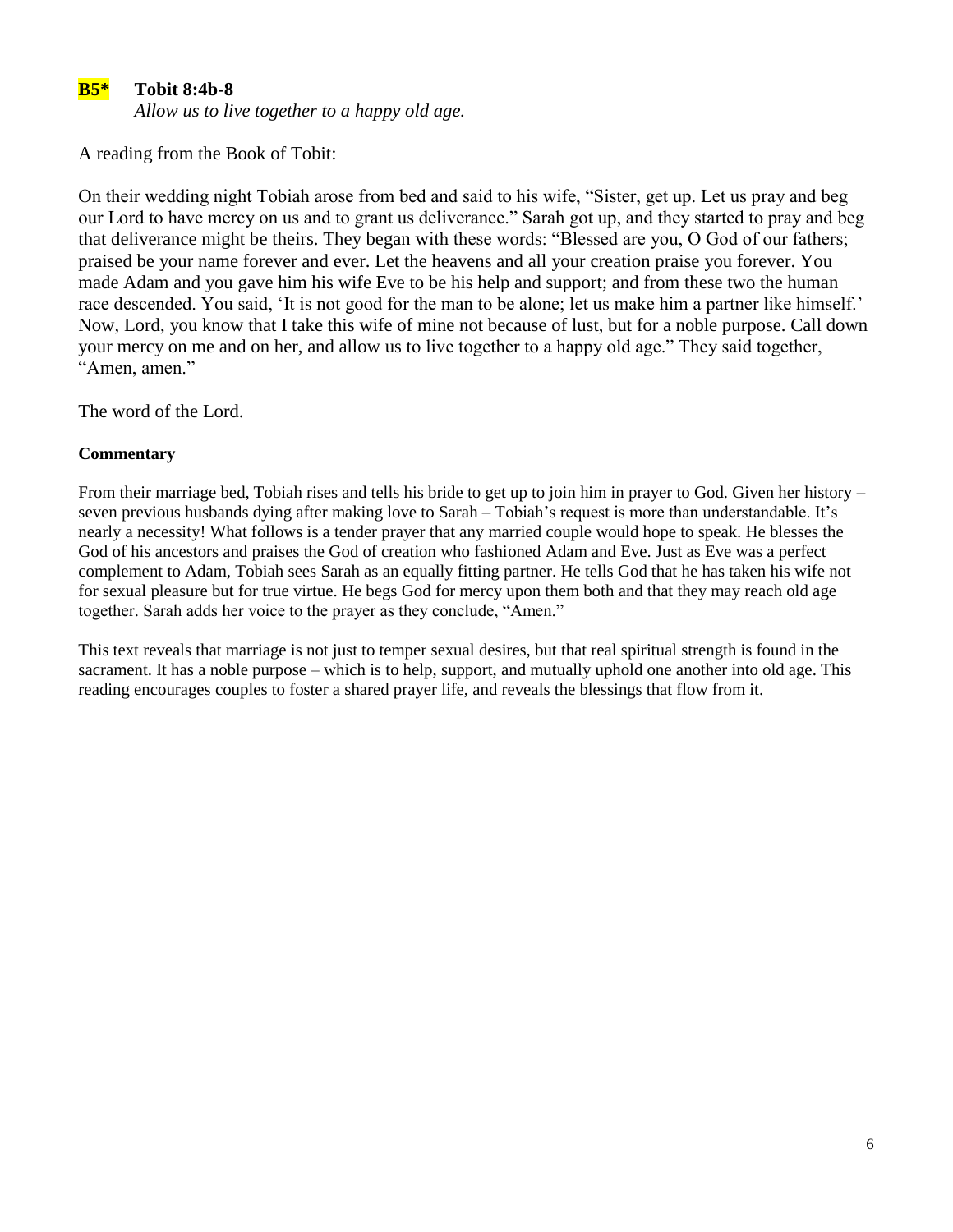## **B6\* Proverbs 31:10-13, 19-20, 30-31**

*The woman who fears the Lord is to be praised.*

A reading from the Book of Proverbs:

When one finds a worthy wife, her value is far beyond pearls. Her husband, entrusting his heart to her, has an unfailing prize. She brings him good, and not evil, all the days of her life. She obtains wool and flax and makes cloth with skillful hands. She puts her hands to the distaff, and her fingers ply the spindle. She reaches out her hands to the poor, and extends her arms to the needy. Charm is deceptive and beauty fleeting; the woman who fears the Lord is to be praised. Give her a reward of her labors, and let her works praise her at the city gates.

The word of the Lord.

## **Commentary**

The book of Proverbs is a collection of mostly two-line sayings from sages who studied God, creation, and human nature. These insights of wisdom tend to focus on covenant and redemption. This passage appears at the end of the book and is unusually longer than the shorter sayings that preceded it.

Many couples will find this passage distasteful as it addresses the wife with only a brief mention of the husband. It emphasizes the importance of a grounding faith in the Lord which will be stronger than fleeting beauty or passing charm. Fearing the Lord means awe, obedience, and right relationship with God as the foundation for living wisely. The good husband trusts his wife because she trusts in the Lord. The passage supports the idea that an important aspect of marriage is for couples to walk with each other on their spiritual journey until they reach the gates of God's eternal love.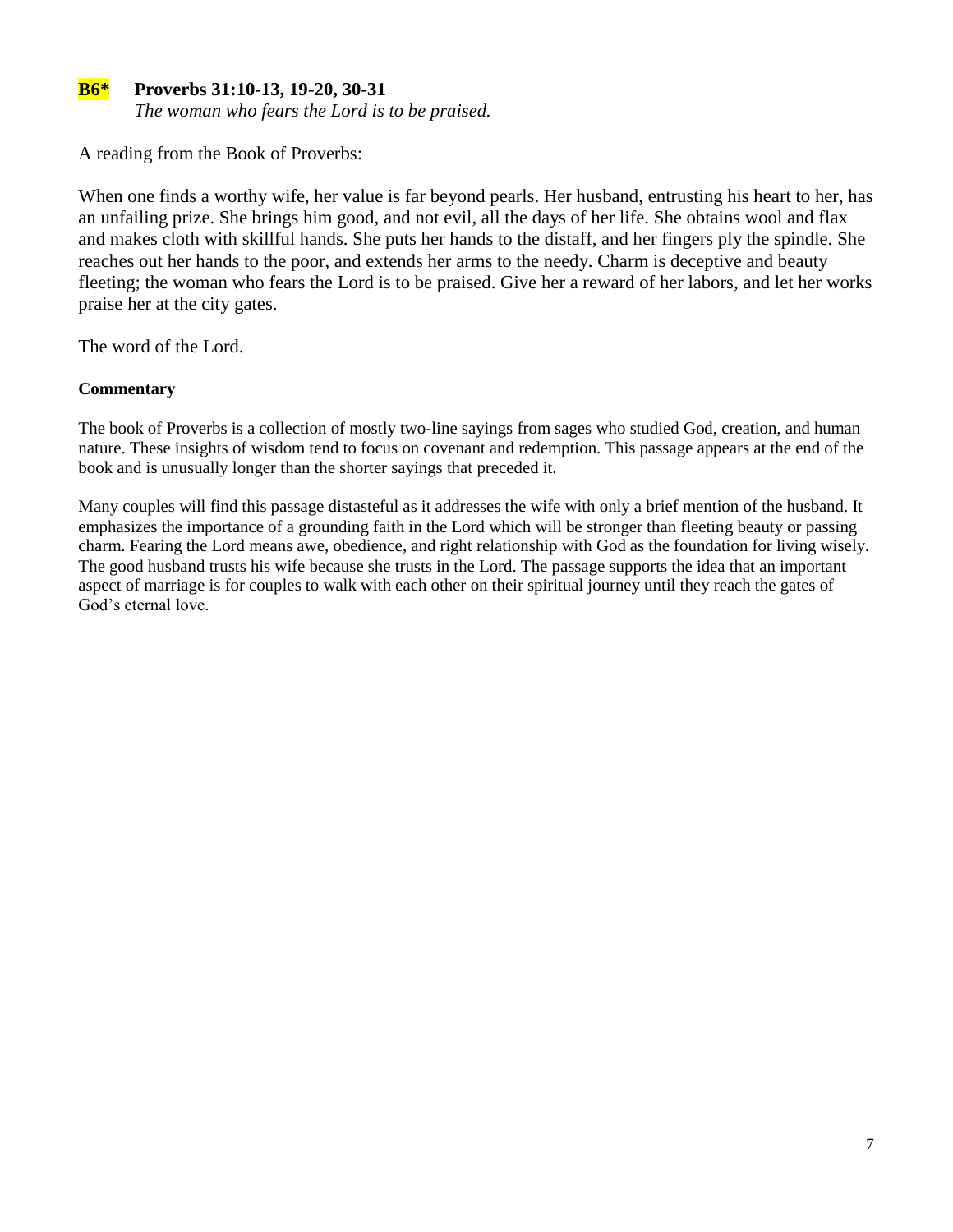### **B7 Song of Songs 2:8-10, 14, 16a; 8:6-7a**  *Stern as death is love.*

A reading from the Song of Songs:

Hark! my lover–here he comes springing across the mountains, leaping across the hills. My lover is like a gazelle or a young stag. Here he stands behind our wall, gazing through the windows, peering through the lattices. My lover speaks; he says to me, "Arise, my beloved, my dove, my beautiful one, and come! "O my dove in the clefts of the rock, in the secret recesses of the cliff, Let me see you, let me hear your voice, for your voice is sweet, and you are lovely." My lover belongs to me and I to him. He says to me: "Set me as a seal on your heart, as a seal on your arm; For stern as death is love, relentless as the nether world is devotion; its flames are a blazing fire. Deep waters cannot quench love, nor floods sweep it away."

The word of the Lord.

## **Commentary**

Readers are often shocked to find this little-known book tucked into the pages of the Old Testament. It is a love poem describing two young lovers discovering the beauty of their created bodies, and their desire to share it in love and mutual fidelity. Parts of the book express erotic love. The gift of sexuality is affirmed and portrayed without apology. There is radical equality with both lovers desiring to share in it with equal intensity. Love is seen as a communion of souls.

This passage seems operatic. It describes a young man appearing at his beloved's window just before dawn, wooing her into the countryside blossoming with springtime life and promise. The maiden makes a statement that beautifully describes the mutuality of marriage, "My lover belongs to me, and I to him." He then declares the ferocity of love, for just as stern as death is, love is even more relentless. Love is eternal.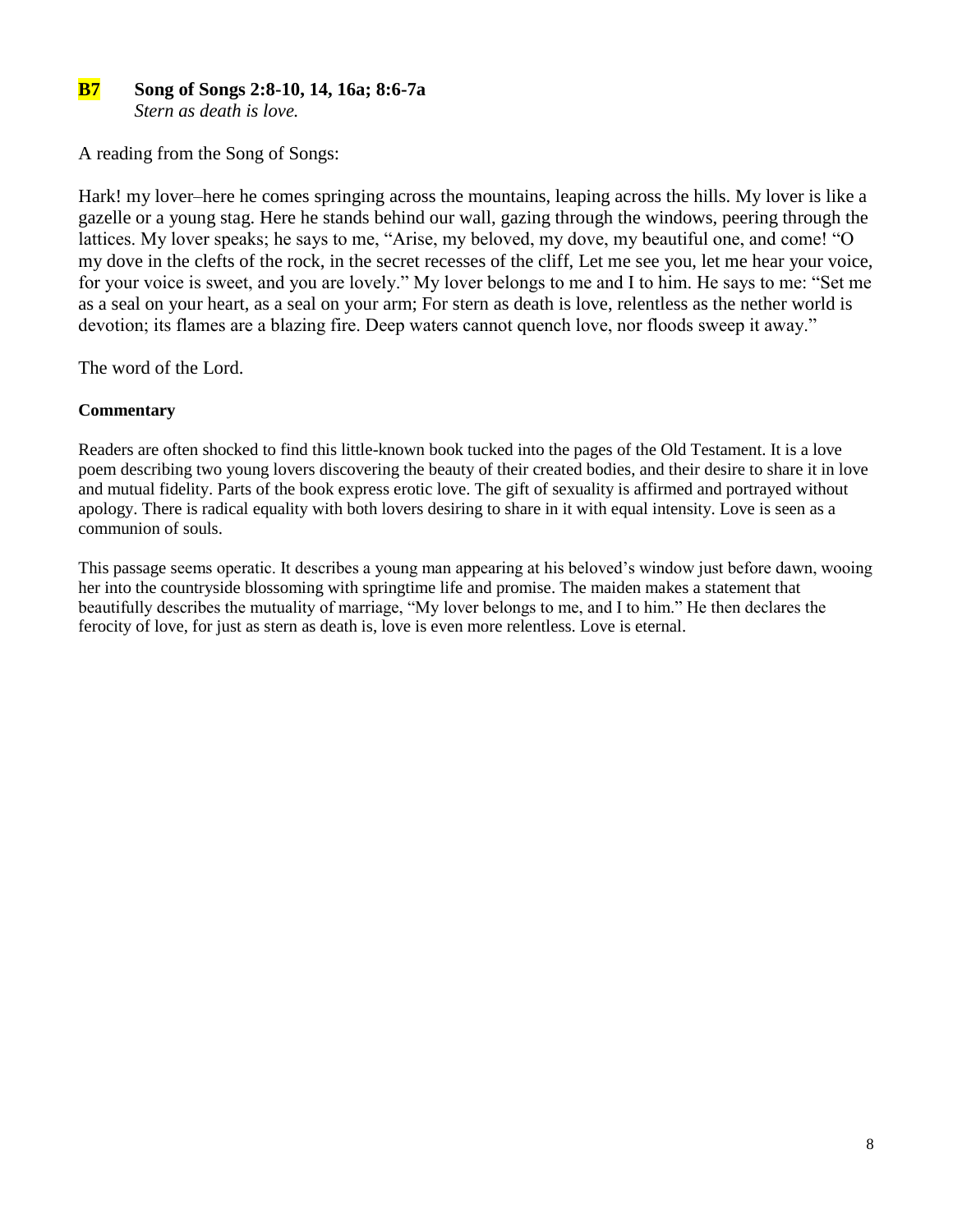## **B8\* Sirach 26:1-4, 13-16**

Like the sun rising in the Lord's heaven, the beauty of a virtuous wife is the radiance of her home.

A reading from the Book of Sirach:

Blessed the husband of a good wife, twice-lengthened are his days; A worthy wife brings joy to her husband, peaceful and full is his life. A good wife is a generous gift bestowed upon him who fears the Lord; Be he rich or poor, his heart is content, and a smile is ever on his face. A gracious wife delights her husband, her thoughtfulness puts flesh on his bones; A gift from the Lord is her governed speech, and her firm virtue is of surpassing worth. Choicest of blessings is a modest wife, priceless her chaste soul. A holy and decent woman adds grace upon grace; indeed, no price is worthy of her temperate soul. Like the sun rising in the Lord's heavens, the beauty of a virtuous wife is the radiance of her home.

The word of the Lord.

### **Commentary**

The book of Sirach, is frequently referred to as "Ecclesiasticus," or "The Book of Wisdom." It is the wisdom writings of Ben Sira.

Like the passage from Proverbs (B6), this one emphasizes the role of the wife. She can reveal God's blessing to her husband. He can expect to live twice as long with a good wife, for she brings joy and peace to him. These were traditional blessings, and they are more important than wealth. While it is a compliment to the wife to be compared to the rising of the sun – that which gives life, hope, and promise – the passage has a noticeable tinge of inequality to it. It appears that the woman is to spend her life pleasing her husband and feeding him. At its best, it shows how people can be a blessing from God.